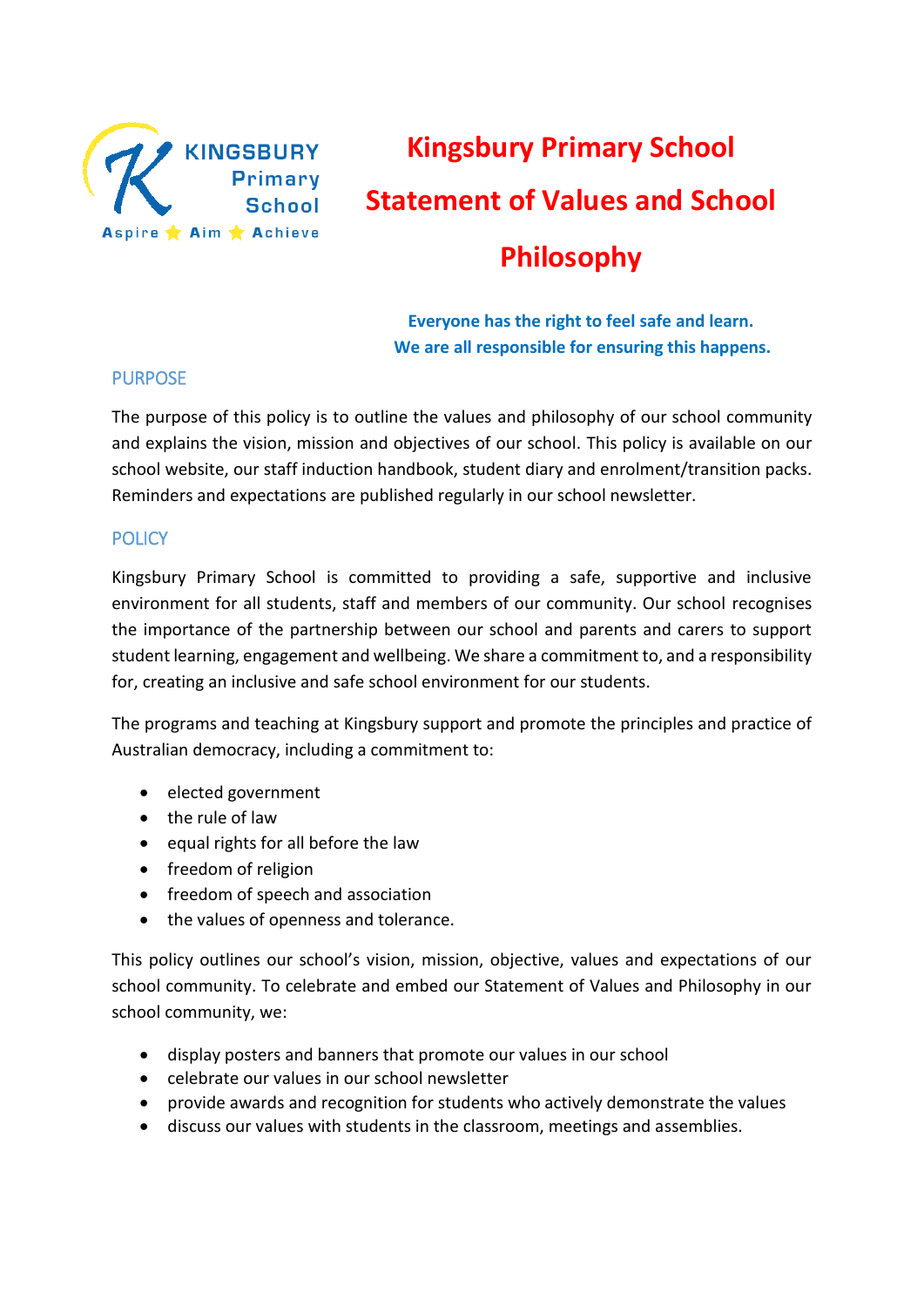## VISION

Kingsbury Primary School's vision is: To learn together To create a better future for our community To achieve our personal best

#### **MISSION**

Kingsbury Primary School's mission is to foster inclusive, high quality education programs encouraging curiosity in our learners, whilst socially, emotionally and academically equipping them for our constantly changing world.

#### **OBJECTIVE**

Kingsbury graduates are confidant. They realise and recognise their own goals and achievements. They have acquired skills in personal resilience and respect for others. They aspire, aim and achieve success in our ever-changing world.

#### **VALUES**

Kingsbury Primary School's values are:

**Safety** (*secure, safe, reliable, protection)*

We look after each other and show we care by helping one another.

Our teachers and all our school staff keep us safe.

**Friendship** (*relationships, respect, trust*)

We value one another because friends are the best.

We make new people feel welcome.

We are kind and talk to everyone at school.

## **Respect** *(esteem, consideration, dignity, kindness, fairness)*

We accept people for whom they are and treat them in a kind and fair way.

We rely on everyone to do the right thing.

We show consideration and care towards each other.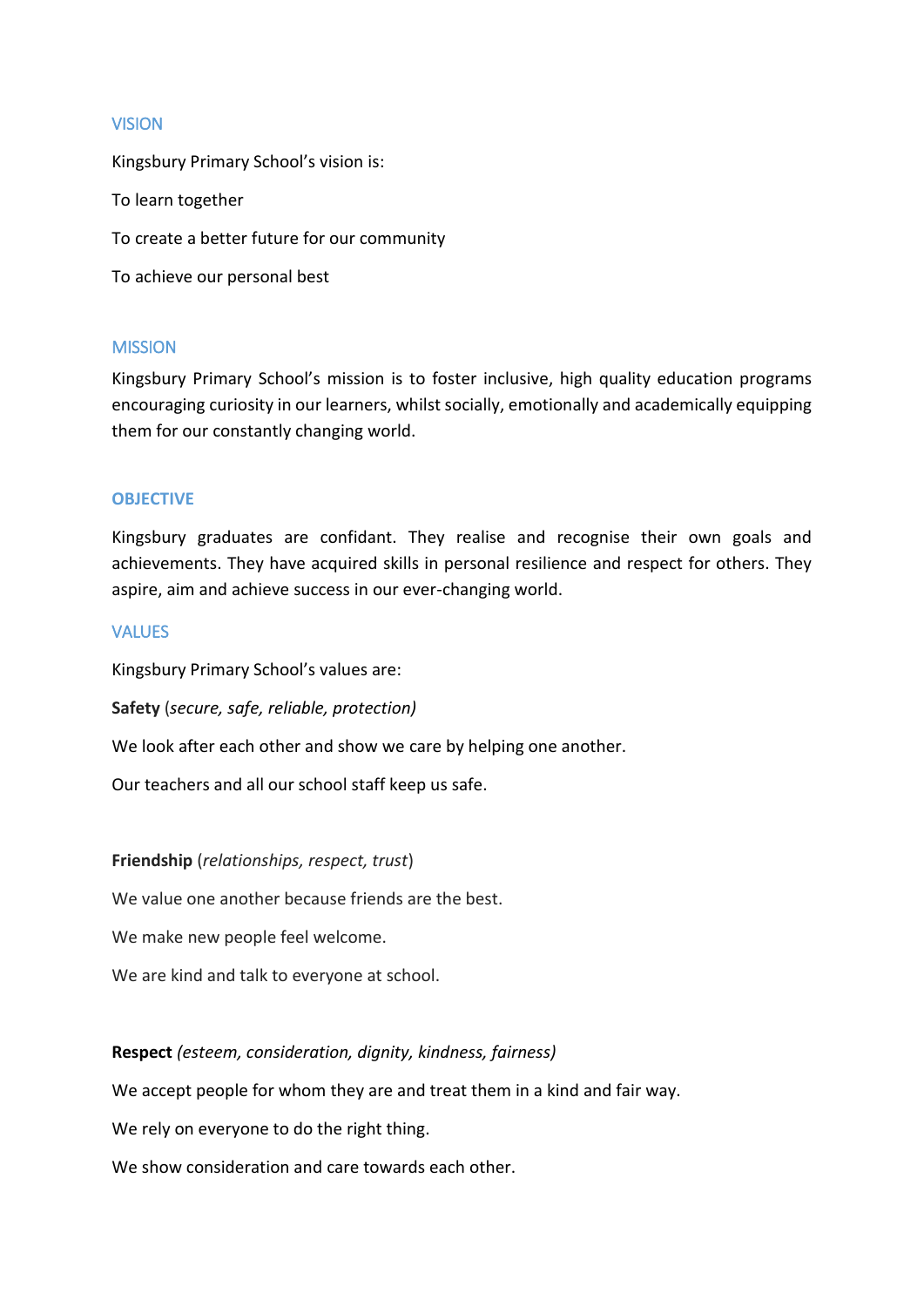## **Teamwork & Collaboration** (*cooperation, partnership, team, inclusive)*

We respect the ideas and opinions of others.

We can learn from each other.

We share our knowledge.

## **Learning (***curiosity, exploration, study, information, culture)*

We are curious about learning new things. Our learning and teaching environment stimulates inquisitive, active learners.

We can learn new things every day.

#### **RESPONSIBILITIES**

## **AS PRINCIPALS AND SCHOOL LEADERS, WE WILL:**

- Work collaboratively to create a school environment where respectful and safe conduct is expected of everyone.
- Behave in a manner consistent with the standards of our profession and meet core responsibilities to provide inclusive, safe and orderly environments.
- **Plan, implement and monitor arrangements to ensure the care, safety, security and** general wellbeing of all students in attendance at the school is protected.
- I dentify and support students who are or may be at risk of any form of abuse.
- Do our best to ensure every child achieves their personal and learning potential.
- Work with parents to understand their child's needs and, where necessary, adapt the learning environment accordingly.
- **Respond appropriately when inclusive, safe or orderly behaviour is not demonstrated and** implement appropriate interventions and sanctions when required.
- **Communicate school policies, philosophies and values to the entire school community on** a regular basis.
- **Make known to parents the school's communication and complaints procedures.**
- Ask any person who is acting in an offensive or disorderly way to leave the school grounds.

## **AS TEACHERS AND ALL NON-TEACHING STAFF, WE WILL:**

- Model positive behaviour to students consistent with the standards of our profession.
- **Proactively engage with parents about student outcomes.**
- **Work with parents to understand the needs of each student and, where necessary, adapt** the learning environment accordingly.
- **Work collaboratively with parents to improve learning and wellbeing outcomes for** students with additional needs.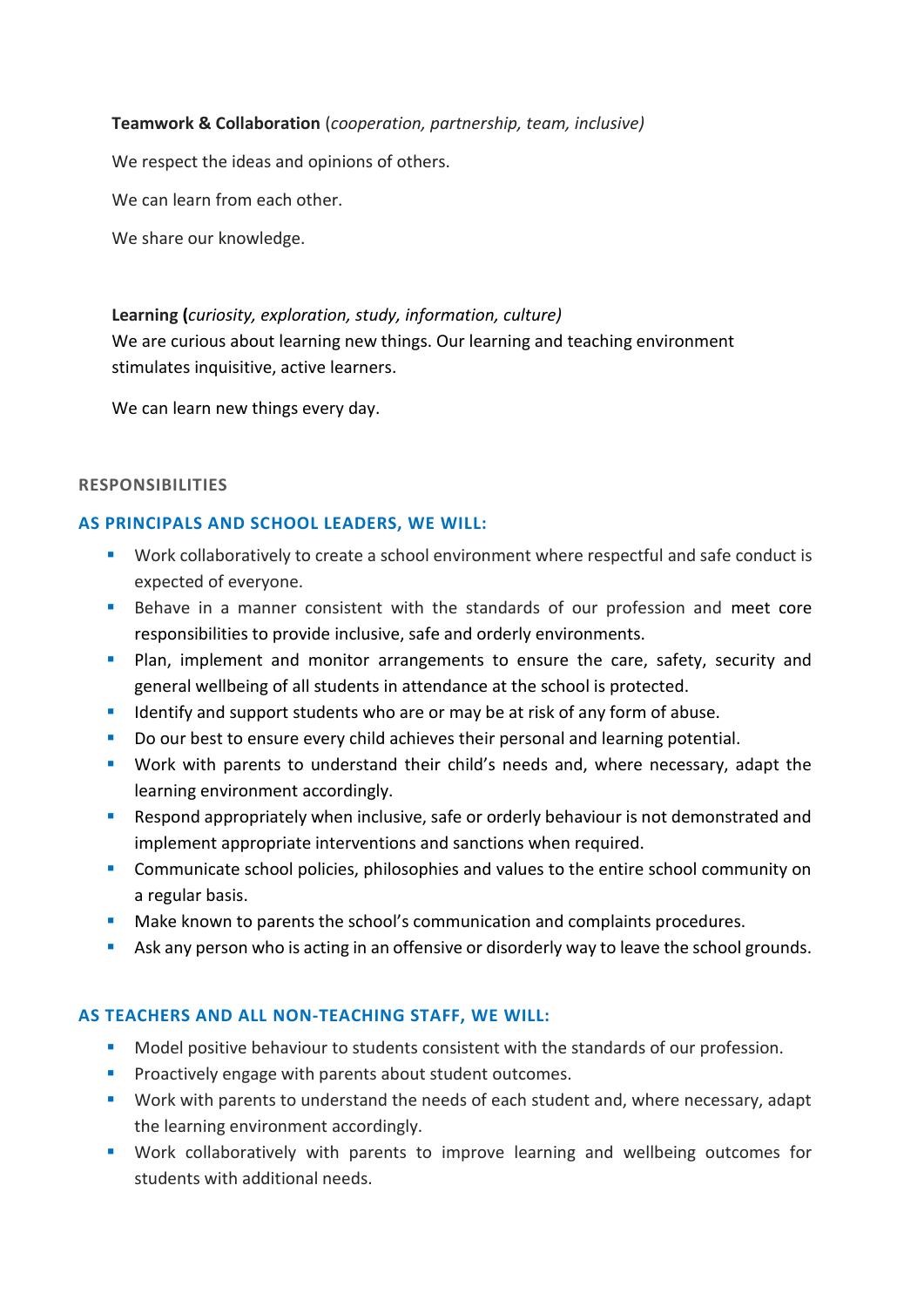- **Communicate with the principal and school leaders in the event we anticipate or face any** tension or challenging behaviours from parents.
- **Treat all members of the school community with respect.**
- **Notify the school principal of any concerns around child safety.**

# **AS PARENTS, WE WILL:**

- Model positive behaviour to our child.
- **Ensure our child attends school on time, every day the school is open for instruction.**
- Take an interest in our child's school and learning.
- **Work with the school to achieve the best outcomes for our child.**
- Communicate constructively with the school and use expected processes and protocols when raising concerns.
- **Support school staff to maintain a safe learning environment for all students.**
- Follow the school's complaints processes if there are complaints.
- Treat all school leaders, staff, students, and other members of the school community with respect.

## **AS STUDENTS, WE WILL:**

- Model positive behaviour to other students.
- **Comply with and model school values.**
- Behave in a safe and responsible manner.
- **Respect ourselves, other members of the school community and the school environment.**
- Actively participate in school.
- Not disrupt the learning of others and make the most of our educational opportunities.

## **AS COMMUNITY MEMBERS AND VOLUNTEERS IN THE SCHOOL, WE WILL:**

- Model positive behaviour to the school community.
- **Treat other members of the school community with respect.**
- Support school staff to maintain a safe and orderly learning environment for all students.
- Utilise the school's communications policy to communicate with the school.
- **Ensure the welfare of all students we come into contact with.**
- Communicate concerns regarding student wellbeing to the Child Safety Officer (school principal).

# **THE DEPARMENT OF EDUCATION AND EARLY CHILDHOOD DEVELOPMENT WILL:**

**Provide support and advice to principals to equip them to manage and respond to** challenging behavior of students, parents and staff.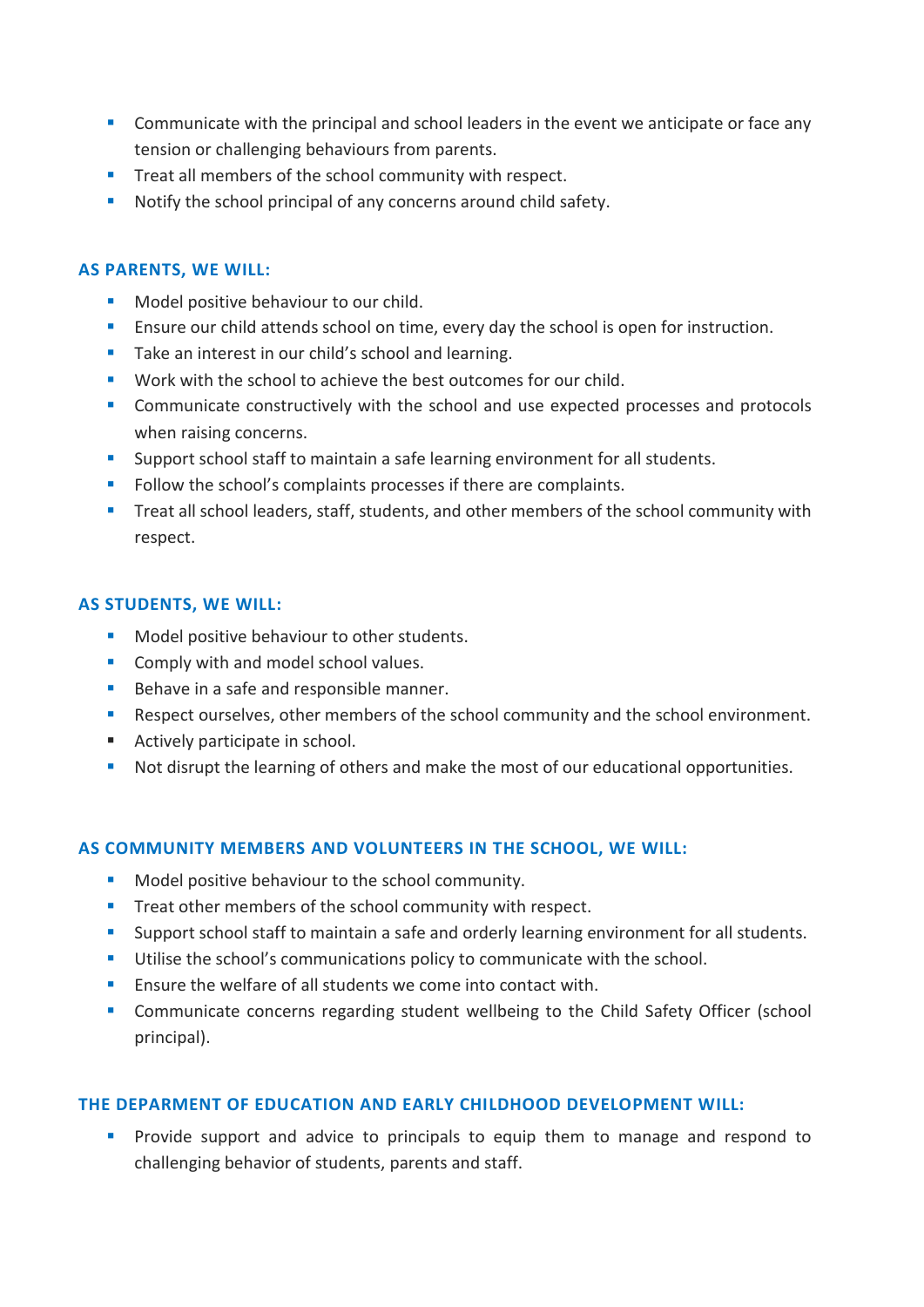- **Provide practical guidance and resources to support schools to manage and respond to** challenging behaviour of students, parents and staff.
- **Provide practical guidance and resources to support schools respond to and prevent** bullying and promote cyber-safety and wellbeing.
- **Provide access to evidence based resources and strategies to increase student safety,** wellbeing and engagement.
- **Provide schools with practical and legal support as required.**
- **Provide parents with practical guidance and resources to resolve conflicts with the school.**

# **CONSEQUENCES FOR FAILING TO UPHOLD THE STATEMENT OF VALUES**

# **UNREASONABLE BEHAVIOURS**

Behaviours that are considered inappropriate on and adjacent to school grounds or in relation to school business and that do not uphold the principles of this Statement of Values include when a person

- is rude, aggressive or harasses others
- sends rude, confronting or threatening letters, emails or text messages
- **EXTERCH** is manipulative or threatening
- speaks in an aggressive tone, either in person or over the telephone
- makes sexist, racist or derogatory comments
- inappropriately uses social media as a forum to raise concerns/make complaints against the school
- $\blacksquare$  is physically intimidating, e.g. standing very close.

# **CONSEQUENCES**

Principals are responsible for determining what constitutes reasonable and unreasonable behaviour.

Unreasonable behaviour and/or failure to uphold the principles of this Statement of Values may lead to further investigation and the implementation of appropriate consequences. This may include:

- utilising mediation and counselling services
- alternative communication strategies being applied
- formal notice preventing entry onto school premises or attendance at school activities. Written notice will follow any verbal notice given.
- an intervention order being sought
- **EXT** informing the police which may result in a charge of trespass or assault

By agreeing to meet specified standards of positive behaviour, everyone in our school community can be assured that they will be treated with fairness and respect. In turn, this will help to create a school that is safe and orderly, where everyone is empowered to participate and learn.